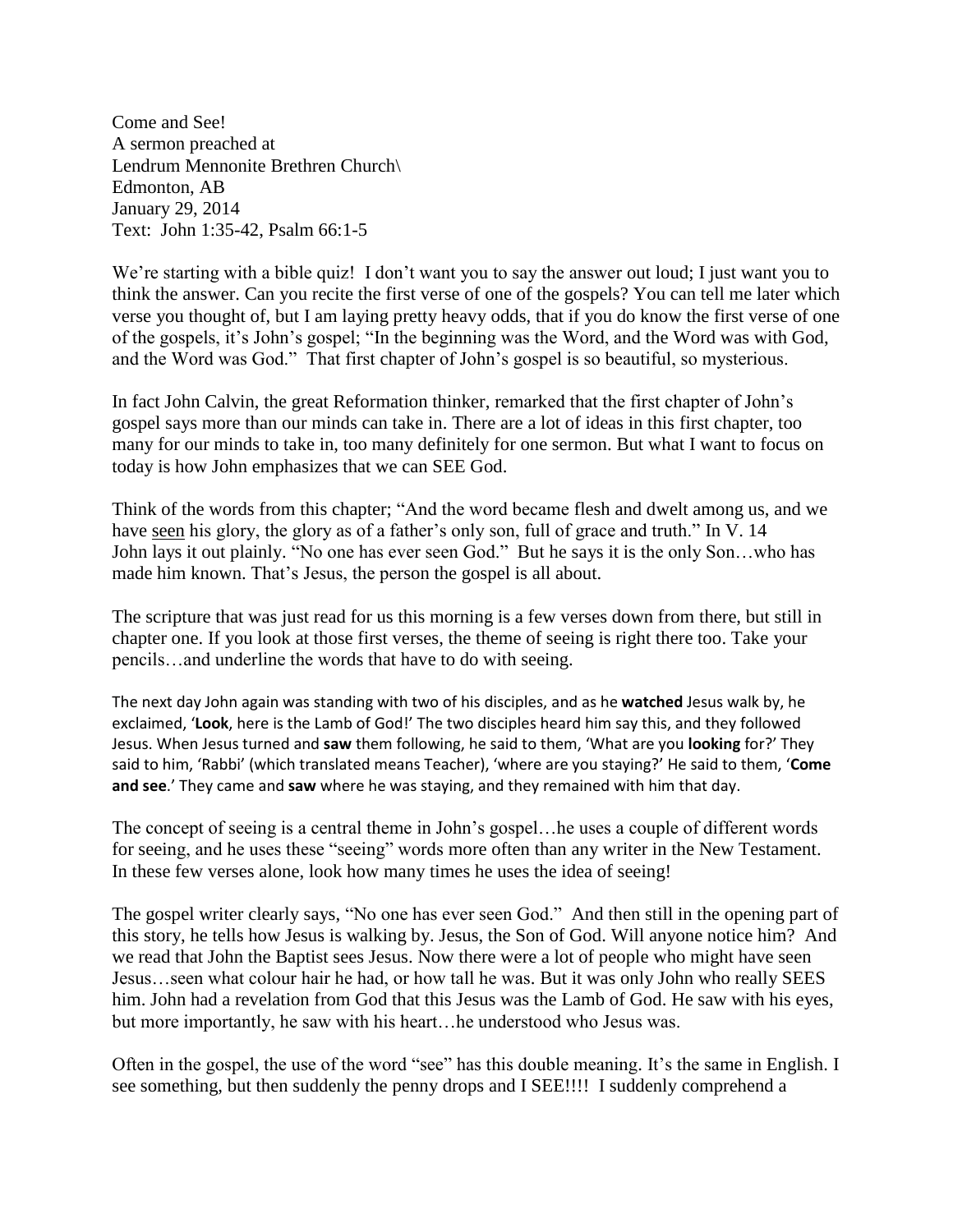deeper meaning to what my eyes had been viewing. I see and I SEE. And the writer of this gospel is playing with that double meaning.

So here is John. He watches Jesus, and says, "Here is the Lamb of God." Two of John's disciples hear him saying this and so they start following Jesus. Being a disciple means you believe in someone, it means you live with them, you travel with them, you stick with them through thick and thin. These two men have been with John the Baptist…but now, they suddenly are not following John, they are following Jesus. What shifted their allegiance? Certainly the clue we are given is that John has pointed out that this man is a Lamb of God, the Son of God, the long awaited hope of Israel. John's words were enough for them to pack up and start following someone else.

Now Jesus sees the two men following him. He sees them…well he saw a lot of people, there were crowds of people Jesus saw. But Jesus SEES them … he knows them as not casual passersby but as people who are interested in him. And then he asks them a question, "What are you looking for?"

These are the first recorded words of Jesus in John's gospel. The first words of "God made flesh", the first words out of his mouth in this gospel are "What are you looking for?"

Now the two men formerly known as disciples of John were a bit taken aback by this question. You think they might say, "We are looking for the Lamb of God, the Son of God, the hope of Israel. Is that what you are?" And in fact later the next day, Andrew, one of these disciples, excitedly goes to his brother Peter and says, "We have found the Messiah." You would think these two disciples might say, "We are looking for the Messiah!" But they do not say this to Jesus.

They aren't ready to commit to an answer to Jesus' direction question. The disciples respond to a question with a question, "Where are you staying?" So they throw the ball back in Jesus' court. "Where are you staying?" It's an engaging question, because it shows they want to be with him, they don't just want a five minute  $Q \& A$  with Jesus on the street...they want to spend time with him. They ask him, where he is staying or dwelling.

And this is where that observation by John Calvin is so appropriate, that the first chapter of John says more than our minds can take in. Because the disciples ask "Where are you staying?" which of course could mean, which house do you sleep in, which street is it on, are you in an upper room or back room?"

But John's gospel has already spilled the beans to us. He has just told us, "The word became flesh and dwelt among us?" So when the disciples ask, "Where are you staying?" or "Where are you dwelling?", you can imagine Jesus answering with a little smile on his face when he hears this question, because he knows the answer will blow these men away.

He doesn't sit down and lay out the facts. He doesn't give them a ten point summary of why he is the Messiah, or what it means to dwell with humans. He doesn't in fact give them any answer. Instead he tells them to come and find the answer for themselves. He tells them, "Come and see."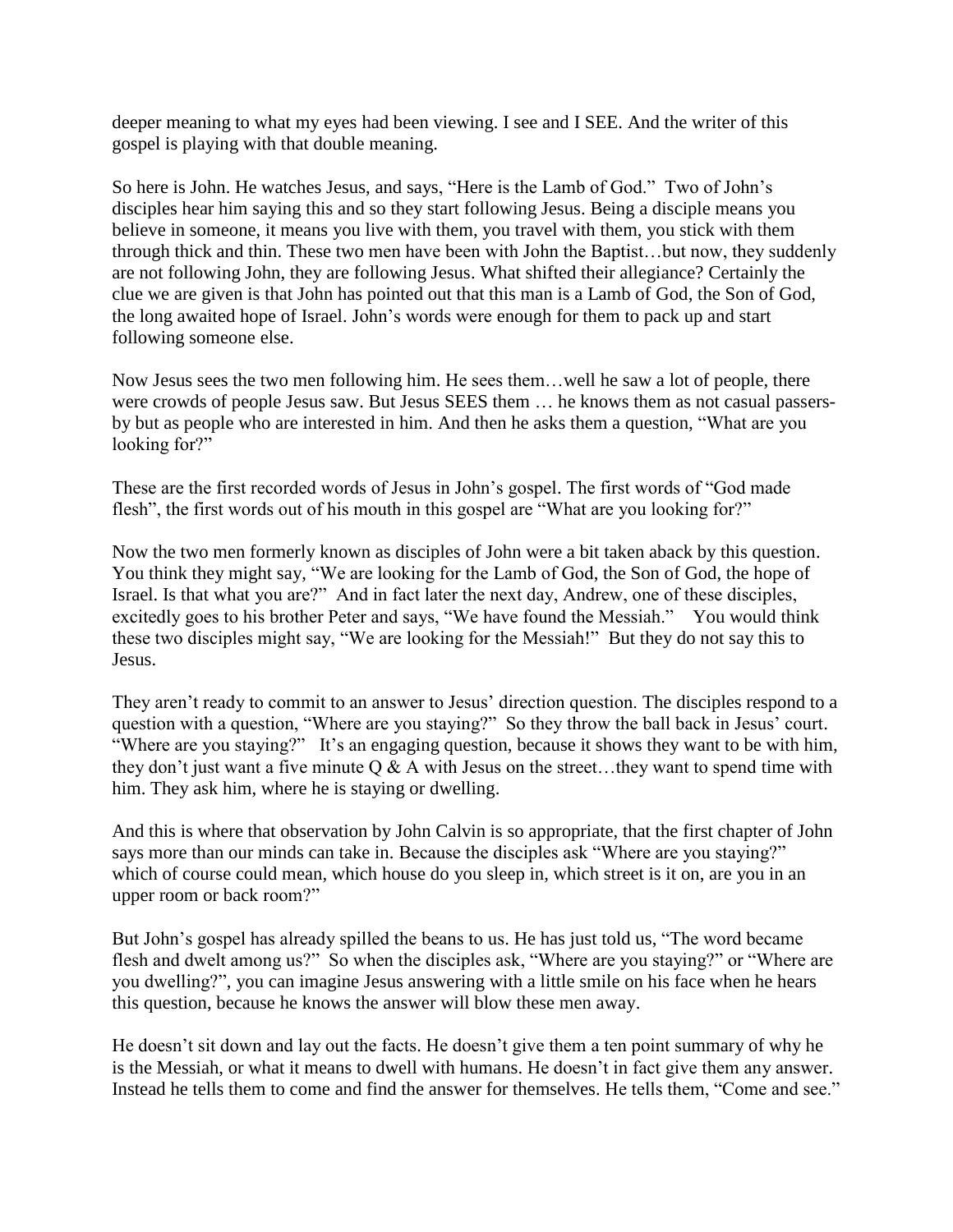Their question? "Where are you dwelling?" Jesus' answer, "Come and see." They will see with their eyes where Jesus is sleeping, but by the very next day, Andrew will be filled with evangelical excitement, good news excitement. He runs to see his brother, "I have found the Messiah!" He has seen where Jesus is dwelling. Jesus, the Son of God is dwelling among us, among humans!

Andrew's excitement will eventually deepen and mature. He thinks he sees who Jesus is, here on the second day after meeting him. But it is only three years later, as they have dwelt with Jesus, as they have seen Jesus in the garden and seen him on the cross and seen him laid in a tomb, that they realize the depth of what it meant for Jesus to dwell with human beings. Because we as humans live in the valley of the shadow of death, Jesus walked there too. Come and see. And of course the miracle at the end of the gospel is that glorious realization of the power of God over death. The disciples see the empty tomb, but it is only when they physically see Jesus' body again, that they SEE the empty tomb and what that means for all of us, for all time.

What a chapter! I think it's too bad that we mostly only read the first part of the chapter...we should all be memorizing this section too.

And so we hear Jesus' question today, "What you are you looking for?" Now that I am here as your pastor, what are we looking for together? Are we looking for the same thing, or are we looking for different things? Because what we are looking for will determine what we see.

I while ago I watched a little video on line. It was a psychological experiment…there was a group of around eight people in a room, and they had a ball, and they were throwing the ball from one person to another. You were told at the beginning of the video to watch and count how many times the ball was thrown as these people moved around the room. Well, I watched the video and I counted the times the ball was thrown. And at the end of the video, the final question was, surprisingly, "Did you see the gorilla?" And I had just watched this video carefully and I didn't see any gorilla! I would have noticed if there was a gorilla in this room of people playing ball! And then, of course, you play the video back, and you see that in fact, yes, a man in a gorilla suit entered the room, and walked slowly across it as all these people played with the ball. But I simply did not notice the gorilla in the room, because that was not what I was looking for, I was watching the ball.

That's a pretty famous psychological experiment, you can look it up yourself, just google invisible gorilla. (Of course it won't work for you because you all will be looking for the gorilla!) The principle of that experiment is that you will only see what you are paying attention to. Important things can happen, and you will just not notice them if you are not looking for them.

And so Jesus' question, "What are you looking for?" is really important. It's central. Because you will see what you are looking for.

What are you looking for? I had to ask myself that question when I came to candidate at this church. What am I looking for? Am I looking for a church that will pay me faithfully? Am I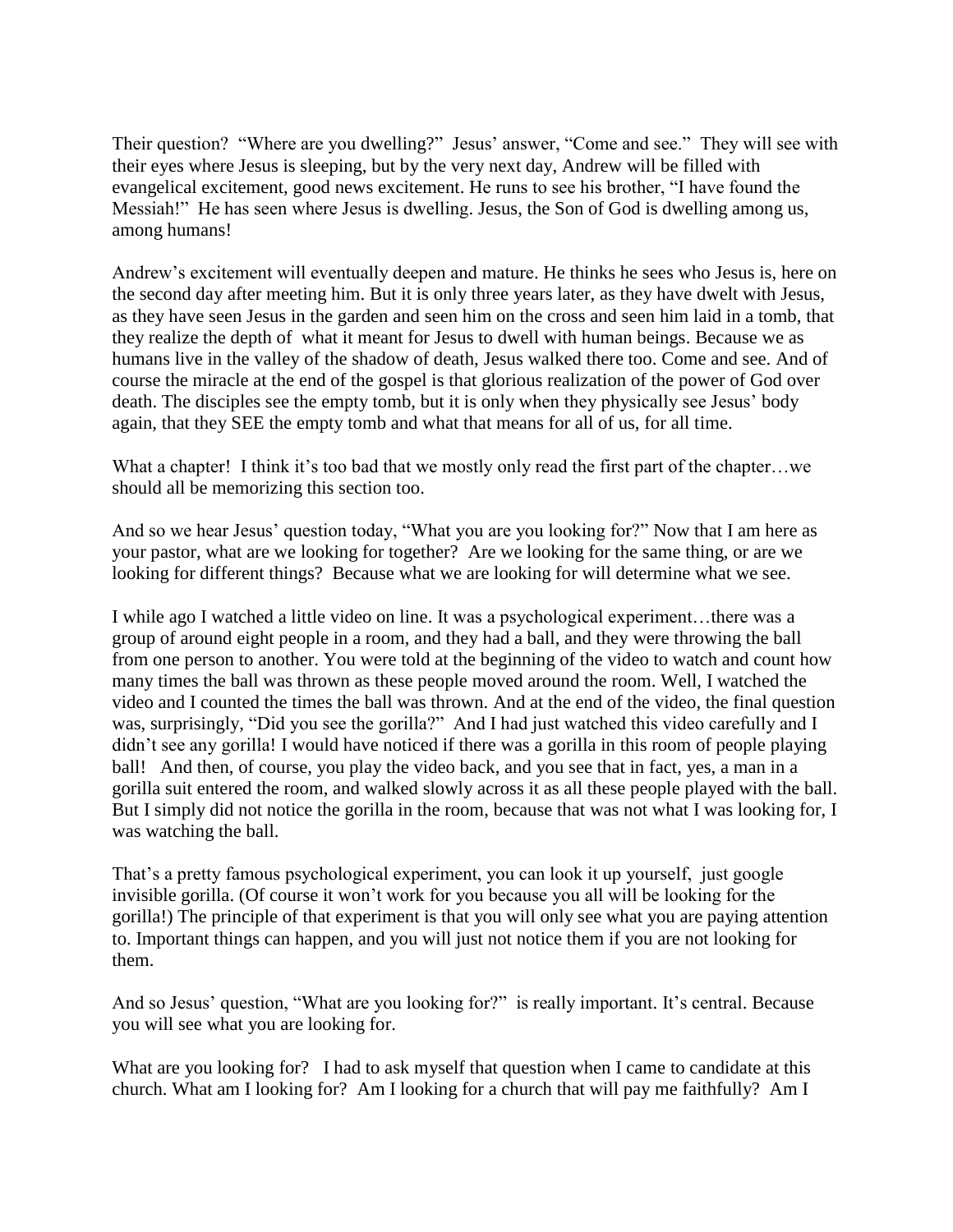looking for a church with a nice building? Am I looking for a church with friendly people? Am I looking for a church with good music? Check, check, check, check. All those things are here. And those are good things, nothing wrong with those things.

But let me tell you a story. After I graduated from all my schooling, I was called to a church in downtown Hamilton. And I will admit to you that truthfully I was not excited about that calling. It was not an important church; it was a tiny little church. They didn't have much money, it was a possibility that they would run out of money. It had a shabby building that was sort of grimy and falling apart. The people had gone through some hard things and there was a lot of conflict and anger in the church. And they were not good at music. They didn't have a pianist a lot of the time, and people didn't know the songs, and they couldn't sing very well and it sounded really bad a lot of the time. Maybe that all contributed to the fact that I was not that excited to be called to that church. But God made sure I wouldn't say no to that calling, because after I finished all my schooling I was unemployed for six months, and I really needed the money. I went there because I heard the call, and I wanted to be faithful, I just wasn't that excited about it. I guess Jesus was smiling and saying, "Come and See". But I was doubtful.

My experience there over the next eighteen months was riveting. It was not riveting because of the building or the friendliness of the people or the music. It was riveting because I saw the power of God working among us in a terribly broken situation. Together we went through crisis after crisis, and we went through it on our knees, and we prayed, and we needed God so badly, and God showed up. "Jesus stand among us, in your risen power, let this time of worship, be a hallowed hour." We saw that week after week, month after month. Holy ground, people's lives being changed by God, a community being shaped by faithfulness to God, a witness to God in a dark, broken, hard economically-depressed place.

That first ministry experience was a big wakeup call for me. What are you looking for? Well after that first church experience, and how it changed me, when I answer that question, I have to say that first and foremost, only and always, I am looking for Jesus. I am looking to find Jesus wherever I go. If I'm looking for other things, which may be fun things, or comforting things, or even important things that I really treasure, well, I might just miss the pearl of great price that is right under my nose. And I don't want to do that.

What about you? What are you looking for? I tell you, my brothers and sisters, that the only thing worth looking for is Jesus. You can get caught up in looking for a nicer building, or a more full building, or younger people in the building, or better music in the building, but if we spend our time looking for that, we might miss something essential. What are we looking for? The word became flesh and dwelt among us, full of grace and truth. What we are looking for is Jesus. We are looking to see the power of God working in this community, through us in this city and this world. Jesus working in our hearts, changing our families today.

But what will that look like? Jesus stands there, saying, "Come and see."

And I don't know what that's going to look like. It would be great for me to be able to report to you that I turned that inner city church around. That it's a thriving bustling busy hub of activity with a great building and lots of people and really good music--it became a mega church! But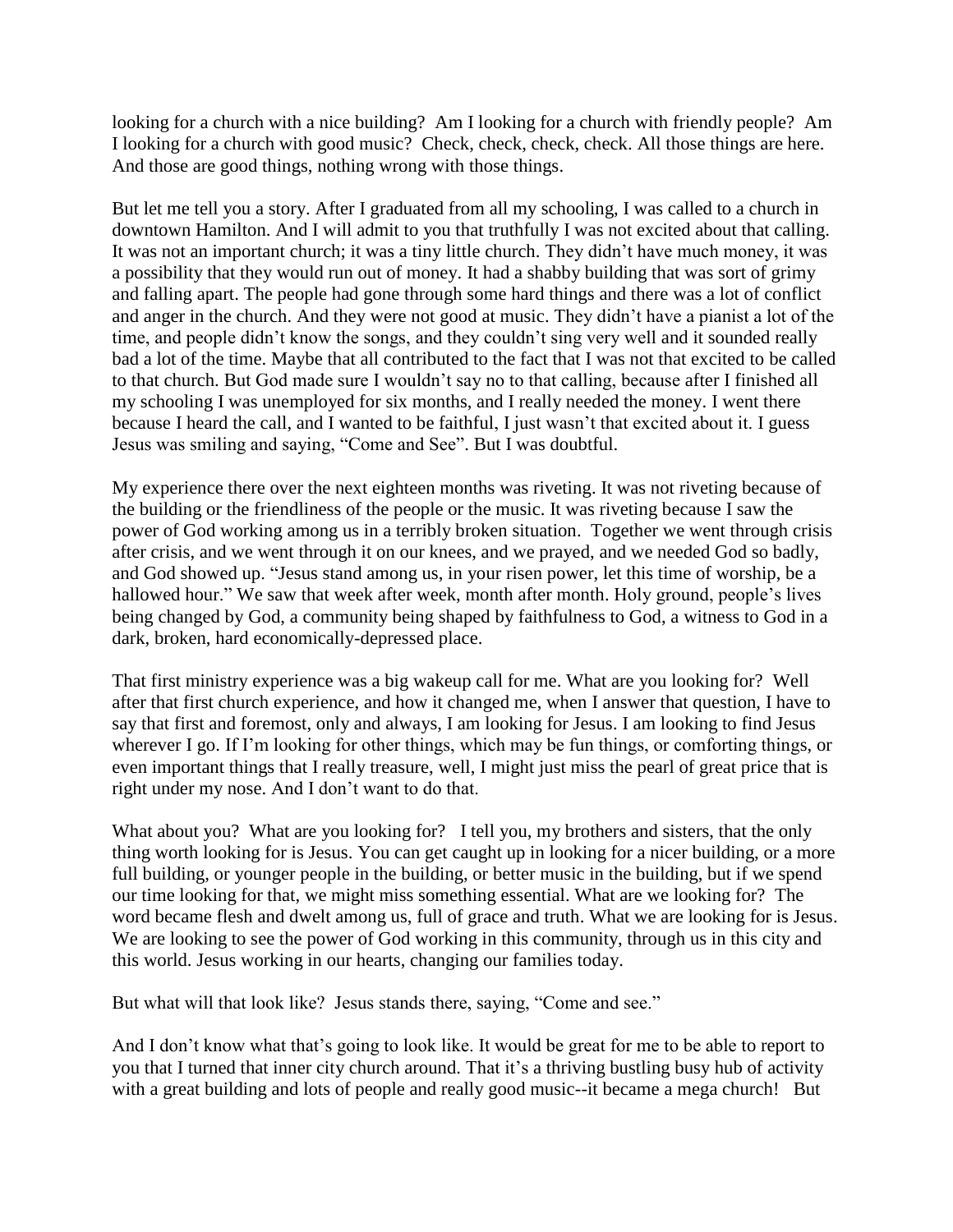that's not what happened. What I can tell you is that a few years after I left, the church decided to close its doors. It had been wounded, and the church as an organization needed to end. But there was not a moment in that process where Jesus was absent. I know, I saw, I experienced that God was powerful and active in the lives of all those people before and after the closing of the church. And God continues working in that neighbourhood with all those people, but in different configurations, different organizations, different denominations. The kingdom of God turned out not to be dependent on the church that I was pastoring. We saw that the kingdom of God was dependent upon God, thank God, and not our own efforts.

That's just the thing. What are we looking for? So often we try to create something, engineer something that we can control. I want my life to be a certain way, I want a certain amount of security, I want a certain church, with certain amounts of friends and certain this and certain that. I want good health and safety for all I love. That's what I'm looking for, and I try my darnedest to make sure I can find that.

What I have found, though, is that it's when life falls apart, when all the pieces break apart, when I can't hold them together, when all we are looking for disintegrates, that there, precisely there, that's where Jesus is living. In the middle of the brokenness.

What I can assure you is that Jesus is here with us, in every experience of life, and that is what we must keep our eyes peeled to see. Jesus is present in ways that our minds cannot take in. To see Jesus…that's what we are praying for, that we will see Jesus in each other's faces, and in the faces of all the hurting people.

Jesus in the doctor's office where we get the bad news. Jesus with us when we get the middle of the night phone call saying there's been an accident. Jesus in the funeral home. Jesus at divorce court. Jesus at the closure of a congregation's doors for the last time. Jesus in Independence Square in Kiev, and the broken down neighbourhoods of Aleppo. Jesus in the tar sands, and at the truth and reconciliation commission, when unspeakable stories of cruelty are spoken. Jesus became flesh and dwelt among us.

What are we looking for? If we are looking for Jesus, we will always find him, because Jesus is always there. There is no power on earth or in the spiritual realms that can stop Jesus from dwelling with us, in every aspect of our lives together.

And so we end with a bible quiz. What are you looking for? We answer that as we take up the bread and the wine. We are looking for a Jesus who dwells among us, who enters into our lives, who takes over our lives, who dwells even in our own hearts. What will that look like at Lendrum? Come and see, that's the invitation my friends, Come and SEE!!!! That's the word of God, given to us this morning by Jesus, recorded in this gospel of good news, which is for all people. Amen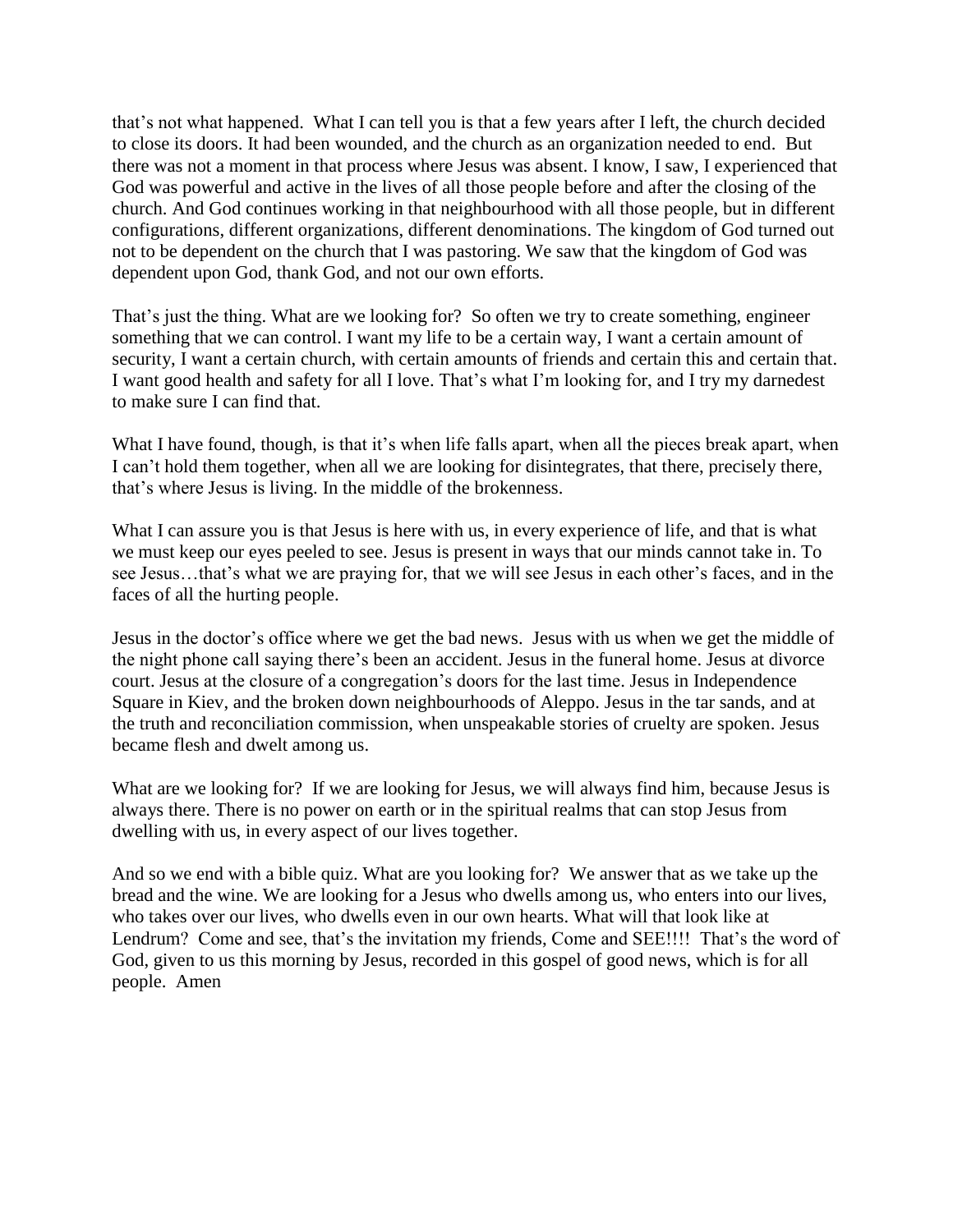The next day John again was standing with two of his disciples, and as he watched Jesus walk by, he exclaimed, 'Look, here is the Lamb of God!' The two disciples heard him say this, and they followed Jesus. When Jesus turned and saw them following, he said to them, 'What are you looking for?' They said to him, 'Rabbi' (which translated means Teacher), 'where are you staying?' He said to them, 'Come and see.' They came and saw where he was staying, and they remained with him that day. It was about four o'clock in the afternoon. One of the two who heard John speak and followed him was Andrew, Simon Peter's brother. He first found his brother Simon and said to him, 'We have found the Messiah' (which is translated Anointed). He brought Simon to Jesus, who looked at him and said, 'You are Simon son of John. You are to be called Cephas' (which is translated Peter).

v29 The next day he saw Jesus coming towards him and declared, 'Here is the Lamb of God who takes away the sin of the world!  $30$ This is he of whom I said, "After me comes a man who ranks ahead of me because he was before me."  $31$  myself did not know him; but I came baptizing with water for this reason, that he might be revealed to Israel.<sup> $32$ </sup>And John testified, 'I saw the Spirit descending from heaven like a [dove](http://bible.oremus.org/)d, and it remained on him.  $33I$ myself did not know him, but the one who sent me to baptize with water said to me, "He on whom you see the Spirit descend and remain is the one who baptizes with the Holy Spirit."<sup>34</sup>And I myself have seen and have testified that this is the Son of God.'

## *The First Disciples of Jesus*

35 The next day John again was standing with two of his disciples,  $36$  and as he watched Jesus walk by, he exclaimed, 'Look, here is the Lamb of God!'  $37$ The two disciples heard him say this, and they followed Jesus.  $38$ When Jesus turned and saw them following, he said to them, 'What are you looking for?' They said to him, 'Rabbi' (which translated means Teacher), 'where are you staying?' <sup>39</sup>He said to them, 'Come and see.' They came and saw where he was staying, and they remained with him that day. It was about four o'clock in the afternoon.  $40$ One of the two who heard John speak and followed him was Andrew, Simon Peter's brother. <sup>41</sup>He first found his brother Simon and said to him, 'We have found the Messiah' (which is translated Anointed). <sup>42</sup>He brought Simon to Jesus, who looked at him and said, 'You are